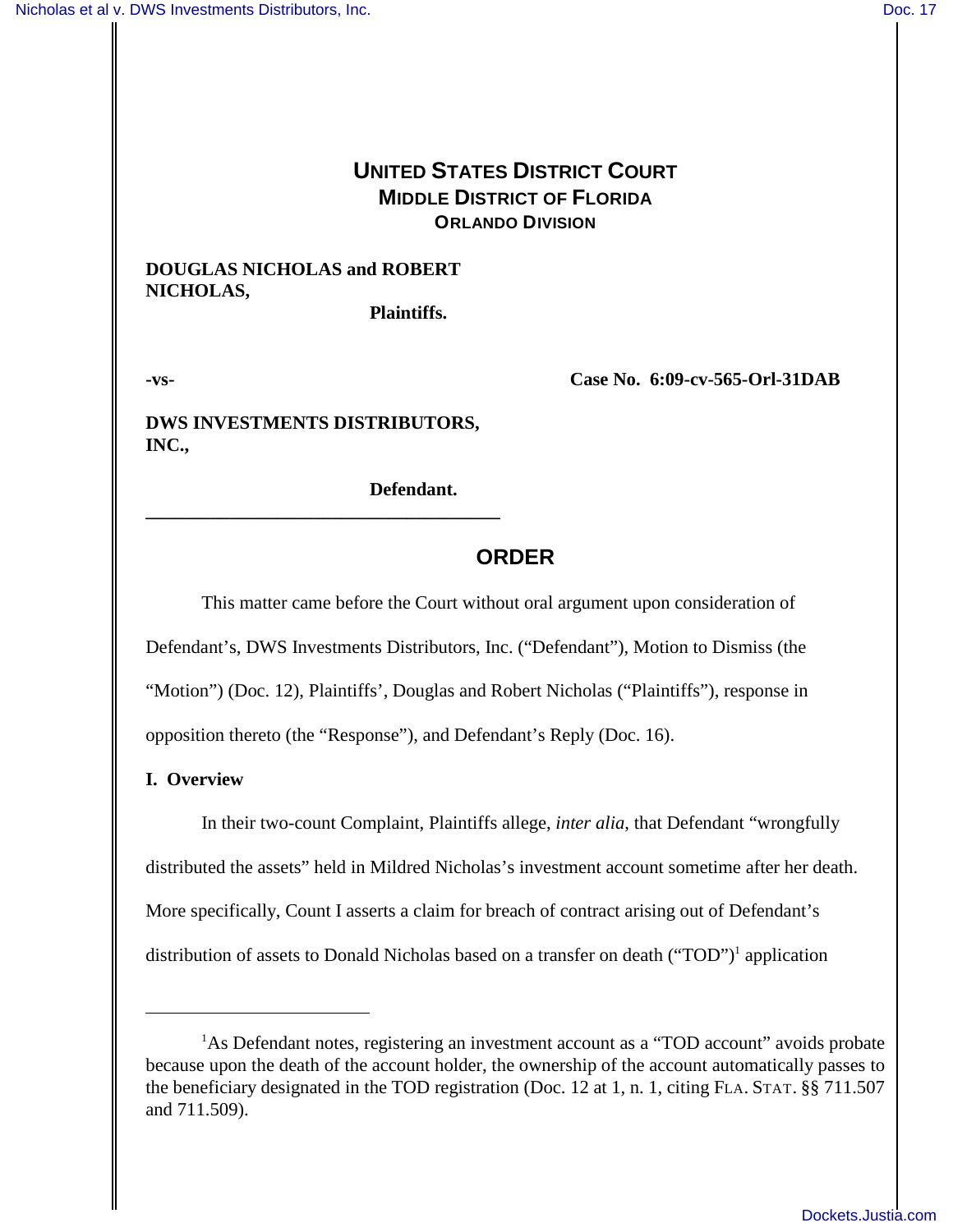"believed to be submitted by Donald Nicholas in May, 2006" (Doc. 2,  $\P$  8 – 16). Plaintiffs allege that these assets should have been distributed to Mildred Nicholas' estate. Count II asserts a claim for "Class Action" (Doc. 2 at 3).

In its Motion, Defendant moves the Court to dismiss both counts in the Complaint for failure to state a claim upon which relief can be granted. With respect to Count I, Defendant contends that Plaintiffs have no evidentiary support for their allegations and that, in truth, the facts clearly belie any claim for breach of contract. With respect to Count II, Defendant contends that a claim for "Class Action" does not exist and that a class action is simply a procedural device.

Upon review, Defendant is clearly correct that a claim for "Class Action" does not exist. Although Plaintiffs have asserted in their Response that "Defendant has repeatedly and consistently paid accounts of deceased persons to those not properly entitled to it [sic] and that forms the basis for the request for class action certification" (Doc. 13 at 3), Plaintiffs must still plead sufficient facts to comply with the requirements of FED. R. CIV. P. 23. Plaintiffs have failed to do so. Accordingly, Count II will be dismissed without prejudice and Plaintiffs will have leave to amend. The Court addresses Defendant's arguments with respect to Count I, *infra*.

#### **II. Allegations in the Complaint**

Although not entirely clear, Plaintiffs' Complaint appears to allege that Mildred Nicholas, the Plaintiffs' mother, held an investment account that was valued at more than \$230,000.00 at the time of her death in April, 2006 ("Account No. '212") (Doc. 2, ¶¶ 3 and 6). Pursuant to the terms of her account, Ms. Nicholas' estate had the right to receive the investments in Account No. '212 at the time of her death (Doc. 2,  $\P$ 8). No TOD or TOD application was ever submitted or put in place on Account '212 by Ms. Nicholas (Doc. 2, ¶ 10). Nevertheless, "Defendant wrongfully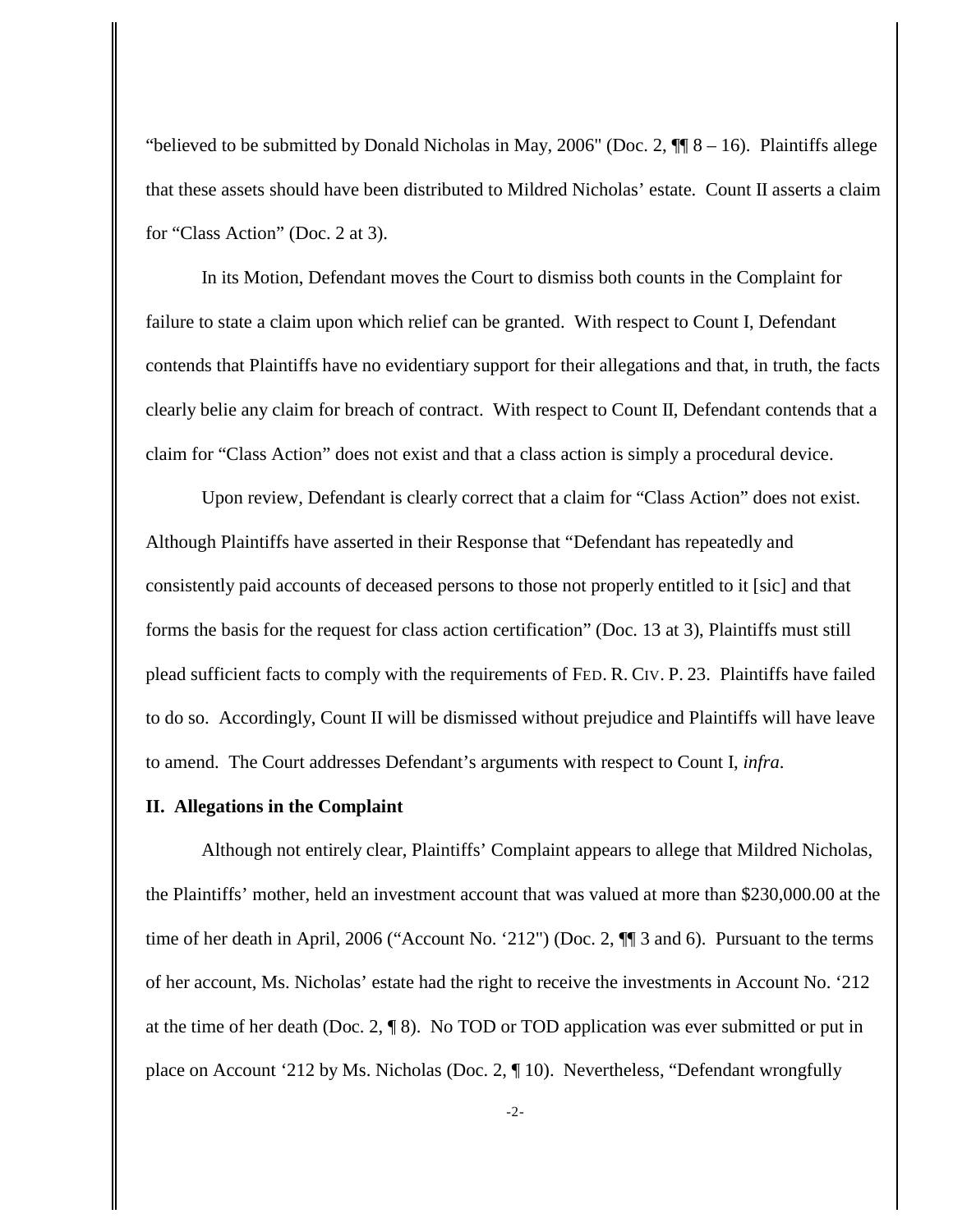distributed the assets held in [Ms. Nicholas' account] to DONALD NICHOLAS based on [a TOD] believed to be submitted by DONALD NICHOLAS in May, 2006" (i.e., the Defendant honored a TOD that was put in place by Donald Nicholas after Mildred Nicholas' death) (Doc. 2, ¶ 11).

In addition to the foregoing, Plaintiffs also appear to allege that Ms. Nicholas was the owner of another investment account managed by Defendant ("Account '058") (Doc. 2, ¶ 20). On or about October 14, 2003, Ms. Nicholas registered a TOD on Account '058 and designated Donald Nicholas as her beneficiary (Doc. 2, ¶ 21 and Ex. C). But on October 23, 2003, Mildred Nicholas transferred the funds from Account '058 to Account '212 (Doc. 2, ¶ 22). Pursuant to the terms of Defendant's agreement governing the registration of TOD accounts [hereinafter the "TOD Agreement"], this transfer automatically revoked the TOD designation on Account '058 (Doc. 2, ¶  $22$ ).<sup>2</sup> Notwithstanding the automatic revocation of the TOD on Account '058, Defendant nevertheless distributed the assets held in Account '212 to Donald Nicholas at the time of Ms. Nicholas' death (Doc. 2, ¶ 23).

### **III. Standard of Review**

In ruling on a motion to dismiss, the Court must view the complaint in the light most favorable to the Plaintiff, *see*, *e.g.*, *Jackson v. Okaloosa County, Fla.*, 21 F.3d 1531, 1534 (11th Cir. 1994), and must limit its consideration to the pleadings and any exhibits attached thereto. FED. R. CIV. P. 10(c); *see also GSW, Inc. v. Long County, Ga.*, 999 F.2d 1508, 1510 (11th Cir. 1993). The Court will liberally construe the complaint's allegations in the Plaintiff's favor. *Jenkins v. McKeithen*, 395 U.S. 411,421 (1969). However, "conclusory allegations, unwarranted

 $A$ ccording to Rule 3.C of the TOD Agreement, "An outstanding TOD direction is revoked when an account is transferred" (Doc. 2 at 10).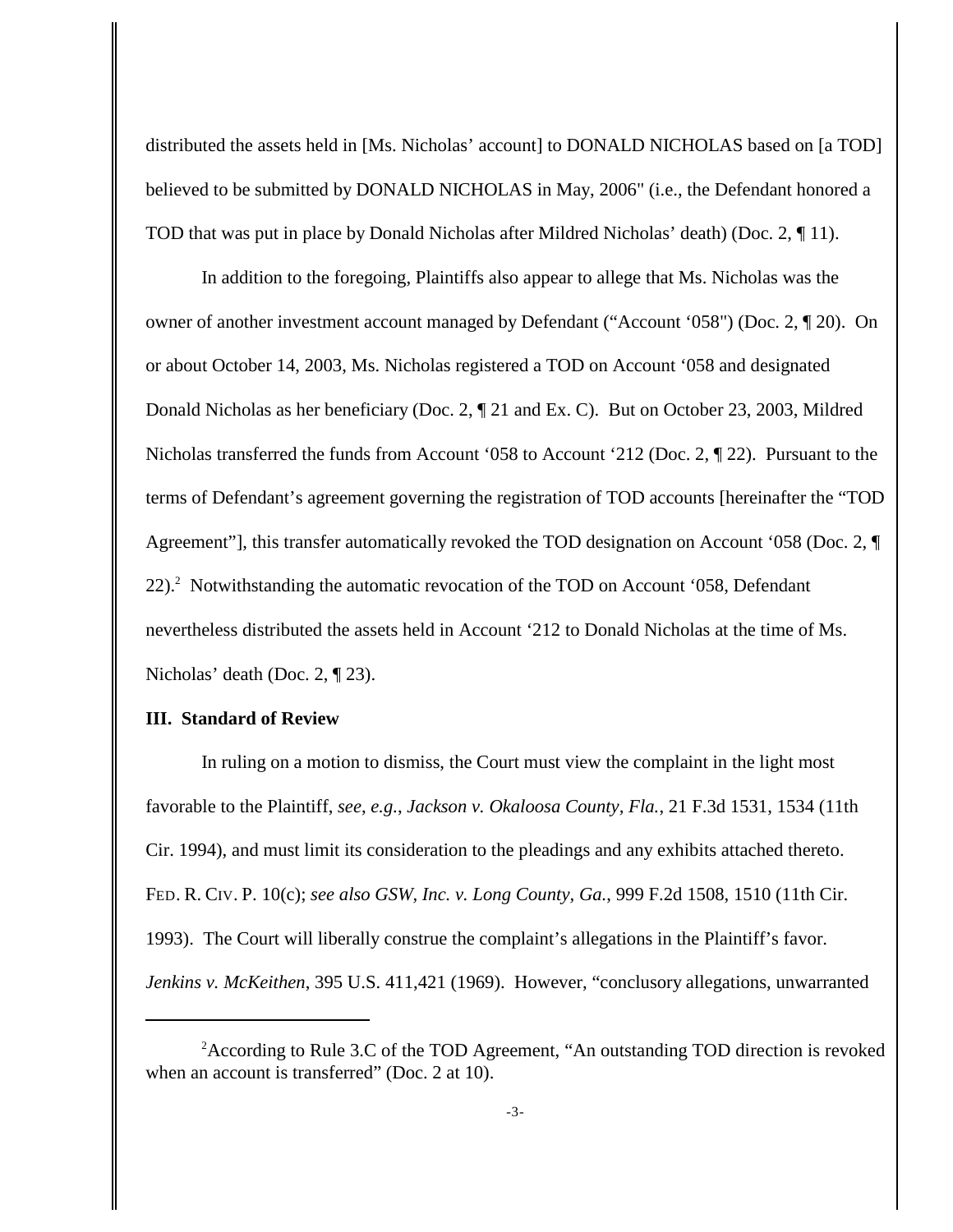factual deductions or legal conclusions masquerading as facts will not prevent dismissal." *Davila v. Delta Air Lines, Inc.*, 326 F.3d 1183, 1185 (11th Cir. 2003).

In reviewing a complaint on a motion to dismiss under Federal Rule of Civil Procedure 12(b)(6), "courts must be mindful that the Federal Rules require only that the complaint contain 'a short and plain statement of the claim showing that the pleader is entitled to relief.'" *U.S. v. Baxter Intern., Inc.*, 345 F.3d 866, 880 (11th Cir. 2003) (citing FED. R. CIV. P. 8(a)). This is a liberal pleading requirement, one that does not require a plaintiff to plead with particularity every element of a cause of action. *Roe v. Aware Woman Ctr.for Choice, Inc.*, 253 F.3d 678, 683 (11th Cir. 2001). However, a plaintiff's obligation to provide the grounds for his or her entitlement to relief requires more than labels and conclusions, and a formulaic recitation of the elements of a cause of action will not do. *Bell Atlantic Corp. v. Twombly*, 550 U.S. 544, 554-555 (2007). The complaint's factual allegations "must be enough to raise a right to relief above the speculative level." *Id*. at 555.

#### **IV. Analysis**

According to Defendant, the allegations in the Complaint have no evidentiary support and the actual facts preclude any claim for breach of contract (Doc. 12 at 4). Specifically, Defendant contends that, after receiving Ms. Nicholas' TOD registration, it "effected the registration of Ms. Nicholas' TOD account [which designated Donald Nicholas as the beneficiary] by *re-titling her existing account* [i.e., Account '058] from 'Mildred E. Nicholas' to 'Mildred E. Nicholas TOD' and *issuing a new account number* for the TOD account – [Account '212]" (Doc. 12 at 8)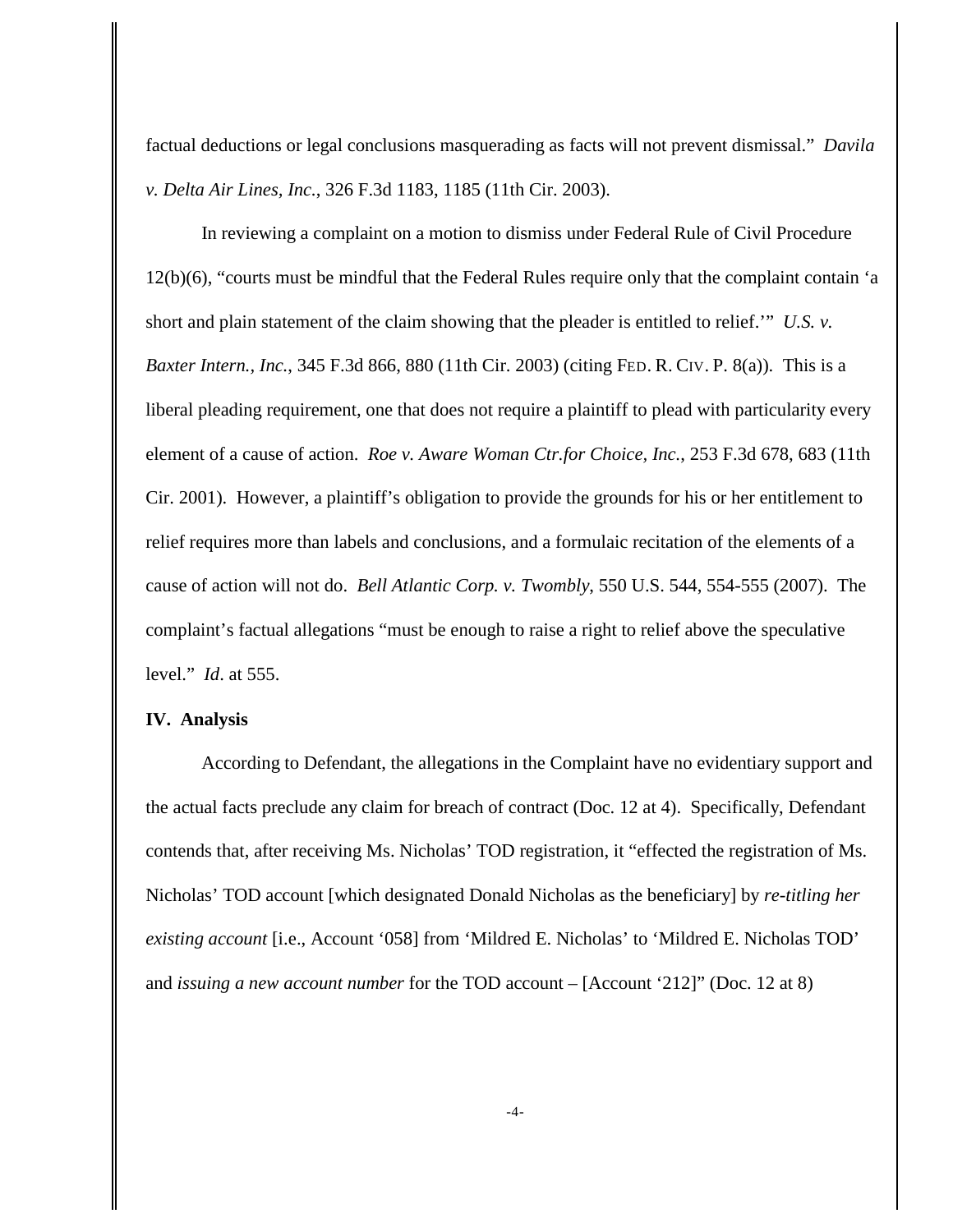(emphasis added). $3$  Furthermore, at no time did Ms. Nicholas ever transfer the assets in her TOD account to another account or revoke her TOD designation. Because Defendant simply "re-titled" and renumbered Ms. Nicholas' account after she registered the TOD designation, Plaintiffs' reliance on Rule 3.C of the TOD Agreement is inapposite (Doc. 12 at 9). Accordingly, Defendant argues that the transfer of assets in Account '212 to Donald Nicholas at the time of Ms. Nicholas' death was clearly in accordance with the TOD and Plaintiffs' claim for breach of contract fails as a matter of law (Doc. 12 at 4).

Upon review, Count I of the Complaint states a claim for relief. Defendant's factual contentions have no merit on a motion to dismiss. As muddled as it may be, the Complaint may liberally be construed to allege that – separate and apart from whatever transfer may have automatically occurred at the time Ms. Nicholas originally placed a TOD designation on her account – Ms. Nicholas' account was transferred subsequent to her TOD designation, thereby revoking the TOD designation per Rule 3.C of the TOD Agreement. Alternatively, the Complaint may fairly be read to allege that Defendant honored a TOD that was designated after Ms. Nicholas' death (Doc. 2, ¶ 11). Both theories provide enough notice to Defendant of Plaintiffs' breach of contract claim.

<sup>&</sup>lt;sup>3</sup>Defendant attaches a transaction record to its Motion which highlights the transfer from Account '058 to Account '212 (Doc. 12, Ex. 2). Although Defendant urges this Court not to convert its Motion to Dismiss into a motion for summary judgement (Doc. 12 at 5, citing *Day v. Taylor*, 400 F.3d 1272 (11th Cir. 2005)), in their Response, Plaintiffs dispute the circumstances and intent behind the transfer of Account '058 to Account '012 (Doc. 13 at 2). Accordingly, this Court is not prepared to rely on – and must exclude – Defendant's unauthenticated transaction record (Doc. 12-3) and account statements (Doc. 12-4) at this time.